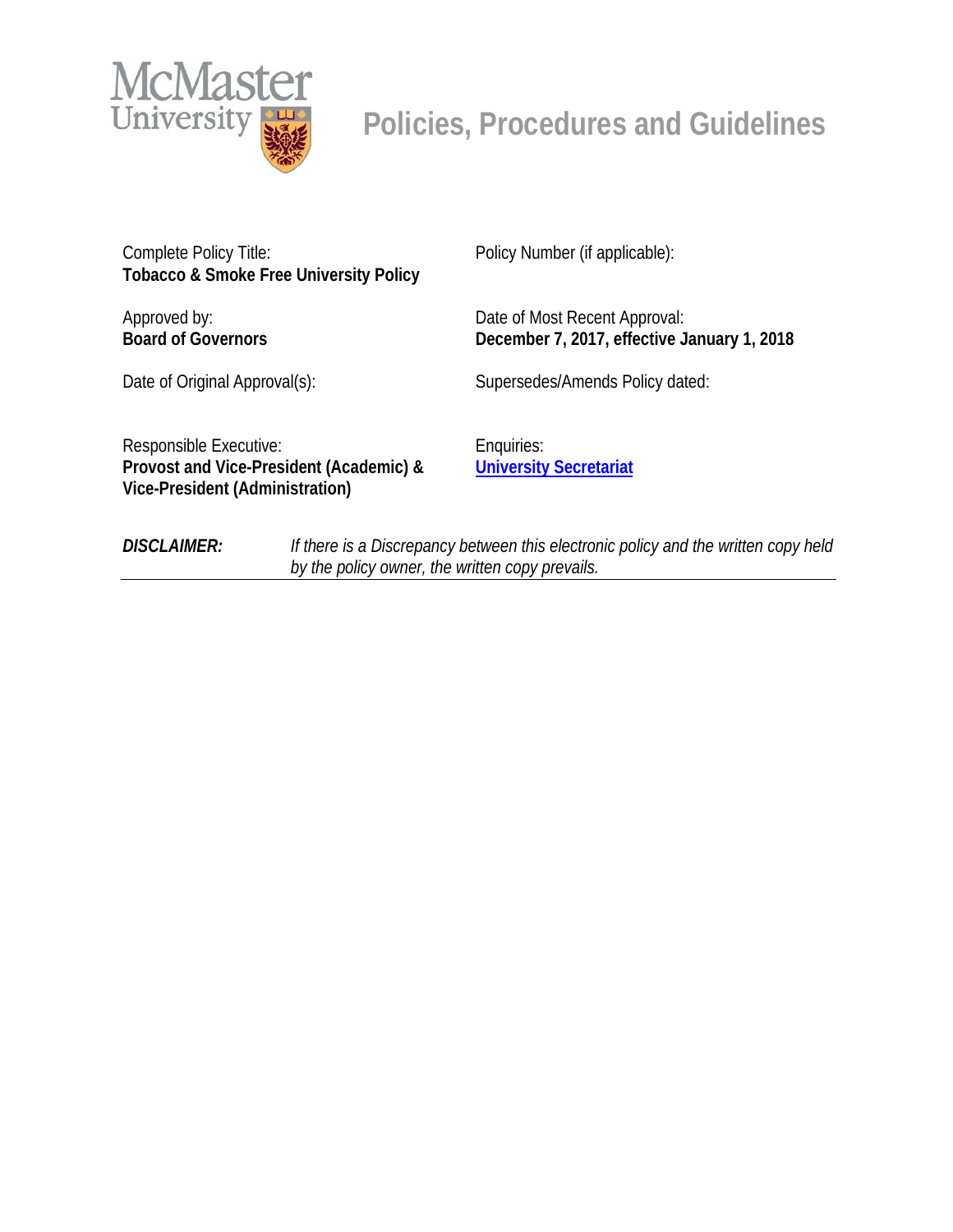#### **MCMASTER'S COMMITMENT**

McMaster University is committed to advancing health and societal well-being through research, teaching and community service. Promoting a healthy and safe environment is integral to the personal, professional and academic growth of students, faculty, staff and visitors. McMaster's commitment extends to the health and wellbeing of its students, staff and faculty, and the communities we serve.

As a smoke-free environment, the University is an environment that promotes health and wellness and ensures students, faculty, staff and visitors are not exposed to second-hand smoke.

Accordingly, effective January 1, 2018, McMaster University does not permit smoking, or the use of tobacco products in any University owned or leased building, on University property, in any university owned vehicle or in any vehicle while on University property, as outlined in the "Definitions" section.

#### **PURPOSE**

- 1. The primary purpose of this Policy is to enable the overall health and well-being of all members of the University Community. This Policy also serves to:
	- a) confirm McMaster's commitment to a healthy and safe environment;
	- b) diminish exposure to smoke and tobacco and promote health and safety by prohibiting smoking and tobacco use on University property, including in vehicles;
	- c) support reduction and cessation of smoking and tobacco products through education, culture change and increased access to resources and support such as counselling and medication;
	- d) acknowledge that some traditional spiritual or cultural ceremonies involve the use of ceremonial tobacco;
	- e) increase awareness about the detrimental impact smoking has on health and well-being; and
	- f) establish the responsibility of roles, as outlined in this Policy, who are in a position to make or influence decisions at McMaster University to comply with and enforce the policy.

#### **SCOPE**

2. This Policy applies to all Members of the University Community ("Community Members"). Community Members include, but are not limited to: students (graduate, undergraduate, and continuing education), staff, faculty, postdoctoral fellows, adjunct professors, visiting professors, sessional faculty, teaching assistants, clinical faculty, librarians, medical residents, volunteers, visitors, observers, contractors, and institutional administrators and officials representing McMaster University.

## **DEFINITIONS**

3. Definitions:

**Smoking:** Inhaling, exhaling, burning, or carrying any lighted or heated cigar, cigarette, pipe, or any other lighted or heated tobacco or plant product intended for inhalation, including hookahs (waterpipe) and cannabis, whether natural or synthetic, in any manner or in any form. Smoking also includes the use of an electronic smoking device which creates an aerosol or vapor, in any manner or in any form, or the

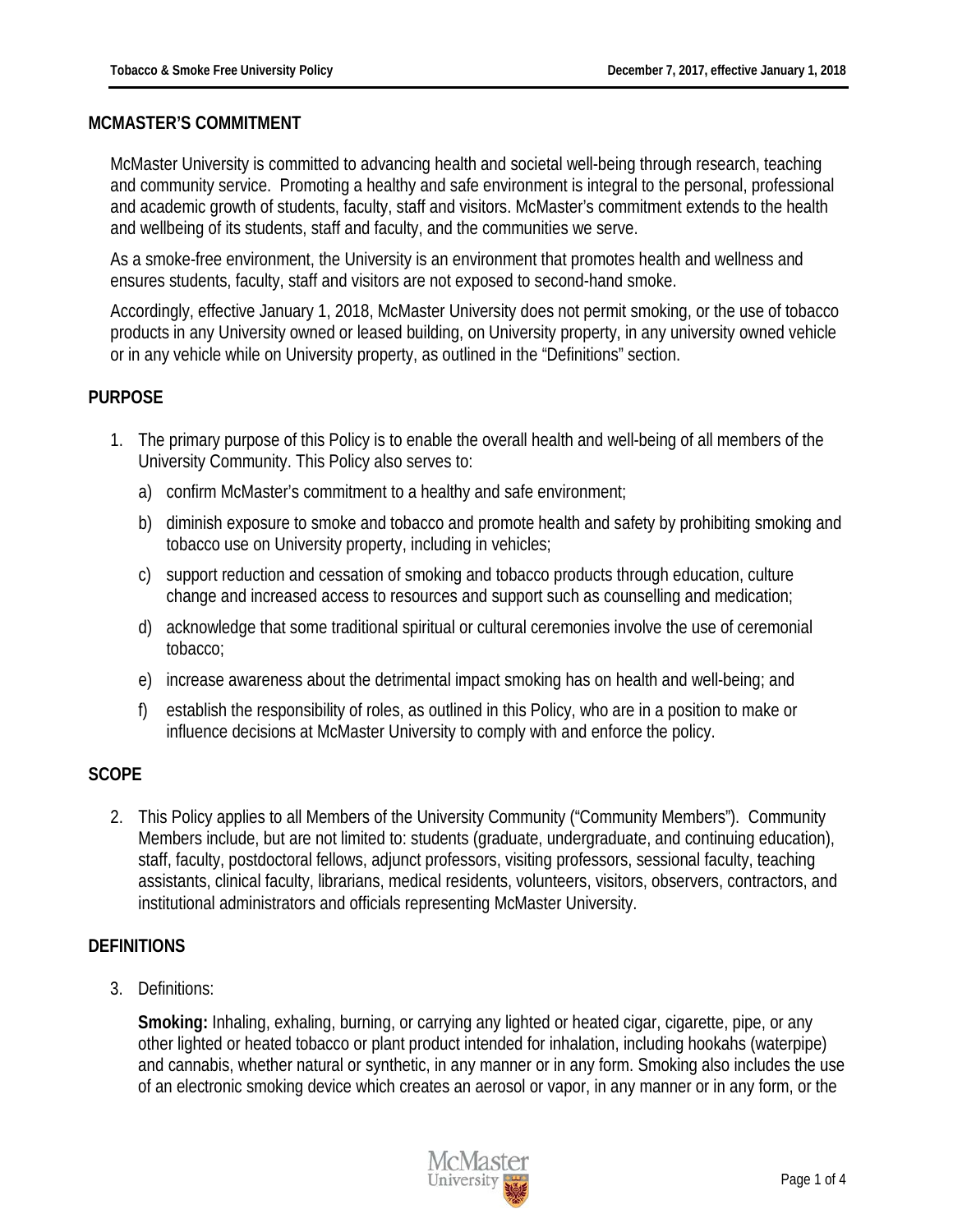use of any oral smoking device. This definition does not include emissions from University approved-foruse equipment, e.g. smoke machines, approved pyrotechnics.

**Tobacco Product(s):** Any substance containing tobacco leaf, including but not limited to, cigarettes, cigars, pipes, hookah (waterpipe), shisha, snuff, chew, dip, bidis, blunts, clove cigarettes, or any other preparation of tobacco.

**Electronic Smoking Device(s):** Any product containing or delivering nicotine or any other substance intended for human consumption that can be used by a person in any manner for the purpose of inhaling vapor or aerosol from the product. The term includes any such device, whether manufactured, distributed, marketed, or sold as an e-cigarette, e-cigar, e-pipe, e-hookah, or vape pen, or under any other product name or descriptor.

**Hookah:** Waterpipe and any associated products and devices which are used to produce fumes, smoke, and/or vapor from the burning of material including, but not limited to, tobacco, shisha, or other plant matter

**University Property:** Any land boundary owned and controlled, or leased, by McMaster University, inclusive of buildings, learning places, public places, and workplaces.

**Vehicle:** Any and all modes used for transporting people or goods, such as a car, golf cart, truck, bus.

## **APPLICATION**

4. This Policy will be interpreted in accordance with the *Ontario Human Rights Code*, as amended from time to time*.*

Smoking and the use of tobacco products is prohibited in any vehicle, whether a personal vehicle or University owned vehicle, while on University property. Smoking and using tobacco products in University owned vehicles is prohibited at all times on or off University Property, in accordance with the *[Smoke-Free Ontario Act](https://www.ontario.ca/laws/statute/94t10)*.

The use of nicotine replacement therapy products, e.g. patches, for use in treating nicotine or tobacco dependence are permitted by the Policy.

Requests to use tobacco products for traditional or spiritual ceremonies can be made in writing to [Environmental and Occupational Health Support Services \(EOHSS\),](http://www.workingatmcmaster.ca/eohss/index.php) as set out under the "Procedures for Burning of Sacred Medicines" section of this Policy.

Those smoking or using tobacco products in areas surrounding the University are expected to avoid littering, and to respect municipal by-laws and provincial legislation. They are asked to be considerate of neighbouring residents, businesses, and institutions.

## **PROCEDURES FOR BURNING OF SACRED MEDICINES**

5. McMaster University recognizes the unique relationship that many Indigenous cultures have with traditional and sacred medicines such as tobacco, sweet grass, sage, and cedar, among others as provided under the *Smoke-Free Ontario Act*.

The Burning of Sacred Medicines is permitted within both the L.R. Wilson Hall Indigenous Studies Ceremonial Room and the McMaster Indigenous Circle. Exemptions for other areas of the University will be granted by Environmental and Occupational Health Support Services (EOHSS) 'Procedures for

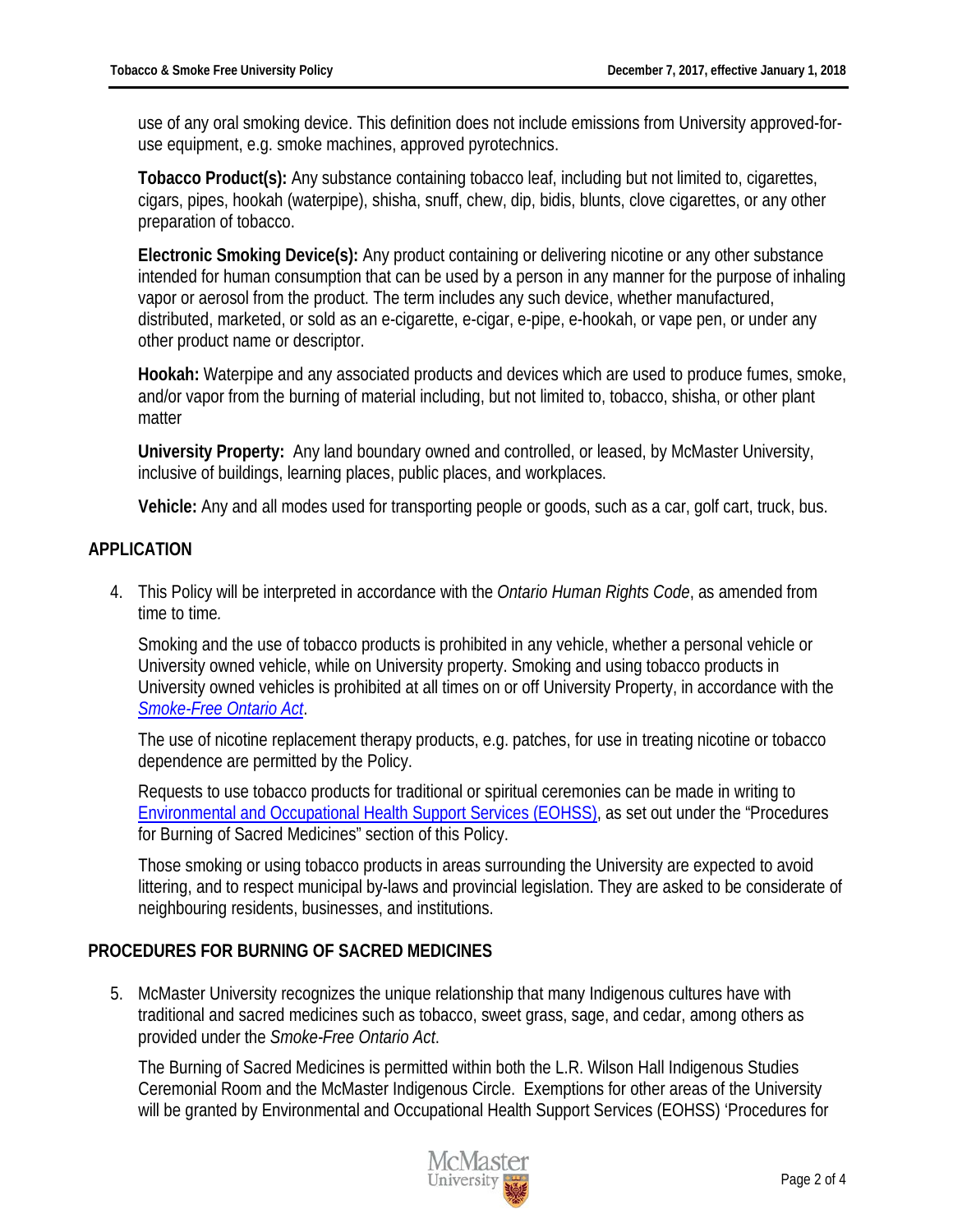Burning Sacred Medicines', which is available on the EOHSS website. The purpose of this procedure is to support an environment that is inclusive and welcoming while ensuring that the burning of these medicines is conducted safely and in compliance with all applicable legislation and standards.

#### **ACCOUNTABILITY & ENFORCEMENT**

- 6. Reasonable care and diligence shall be exercised to prevent contravention of the laws of Ontario and this Policy. The University has identified roles and responsibilities as follows:
	- a) the **Provost and Vice-President (Academic) and the Vice-President (Administration)** are responsible:
		- i. for ensuring that the parties or party responsible for the day-to-day implementation and enforcement of this Policy fulfill those responsibilities accordingly; and
		- ii. for monitoring this Policy and for ensuring compliance.
	- b) **Managers** will ensure their employees are notified of the Policy, provide the resources and support necessary to ensure compliance with this Policy, and take appropriate administrative action for noncompliance with the Policy. They will also provide direction to cessation support services when requested by employees.
	- c) **all departments** that engage in drafting and executing contracts are responsible for ensuring that their contracts for third-party work (contractors) on University property clearly state that the University is a tobacco and smoke-free. The [Office of Legal Services](http://www.mcmaster.ca/ols/) can assist with drafting and negotiating the proper contract language.
	- d) **Environmental & Occupational Health Support Services [\(EOHSS\)](http://www.workingatmcmaster.ca/eohss/index.php)** and **[FHS Safety Office](https://fhs.mcmaster.ca/safetyoffice/)** will administer requests for exceptions for traditional and spiritual ceremonies as identified above.
	- e) **Community Members** are responsible to be in compliance with this Policy and are encouraged to communicate this Policy to other Community Members. The success of this policy is dependent upon the courtesy, respect, and cooperation of Community Members, not only to comply but to continue to encourage the compliance of others.
	- f) **Facility Services** will:
		- i. post and maintain appropriate signs throughout the University. The type and location of signs shall comply with legislative mandates and the goals of the Policy. Requests for additional signage will be considered and addressed as appropriate;
		- ii. provide adequate waste receptacles for areas on the perimeter of University Property;
		- iii. monitor and remove smoking-related refuse found on University Property; and
		- iv. through the **Security Services** unit of Facility Services monitor and ensure compliance in accordance with the protocol approved by the Provost and Vice-Provost (Academic) and Vice-President (Administration) from time-to-time and in compliance with regulatory provisions. Such protocols may ultimately include education, warnings, fines and disciplinary proceedings in accordance with existing student, staff and/or faculty disciplinary procedures, as applicable.